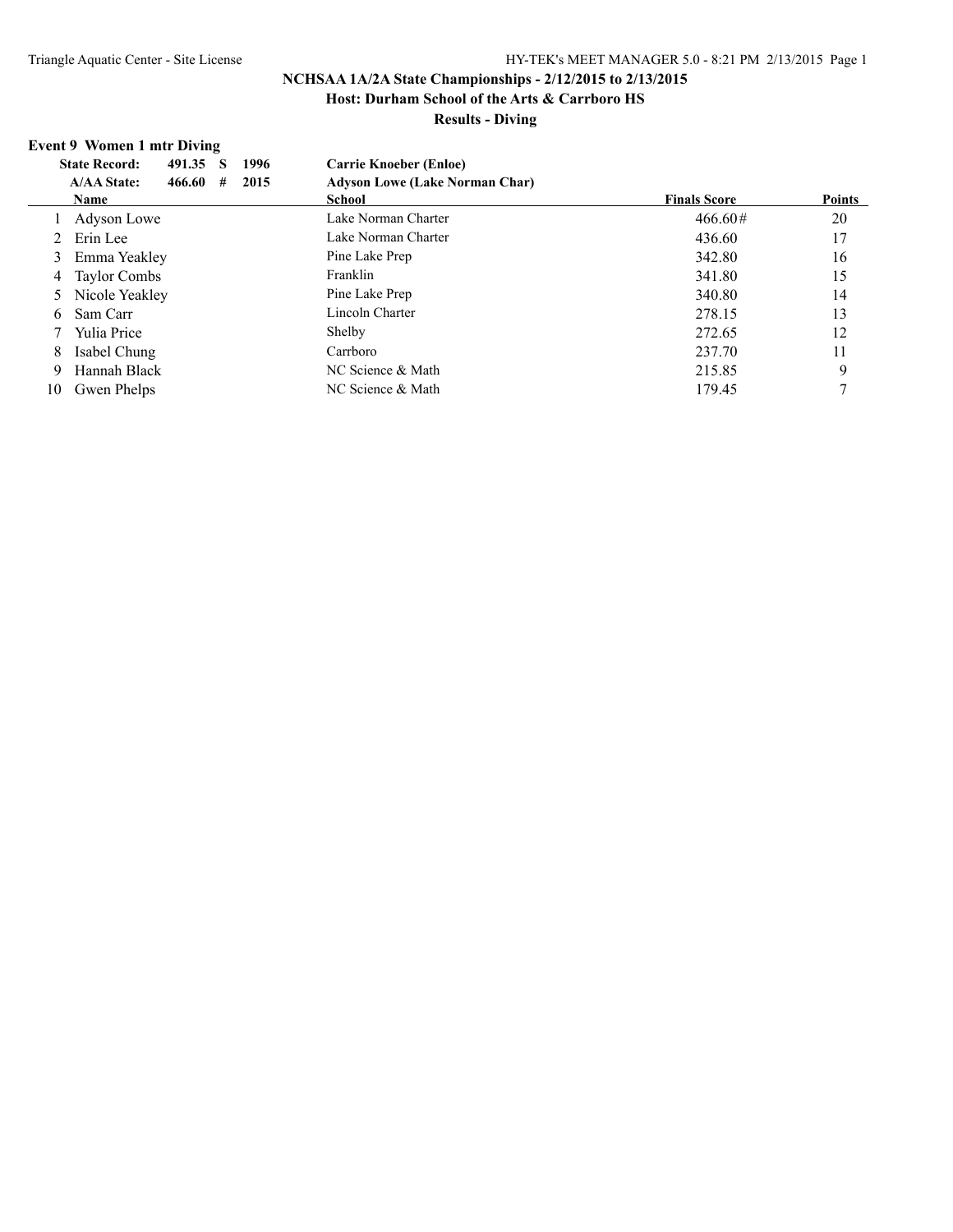# **NCHSAA 1A/2A State Championships - 2/12/2015 to 2/13/2015**

**Host: Durham School of the Arts & Carrboro HS**

**Results - Diving**

## **Event 10 Men 1 mtr Diving**

|    | 637.30<br>2008<br><b>State Record:</b><br><b>S</b> | <b>Nick McCroy(East Chapel Hill)</b>  |                     |               |
|----|----------------------------------------------------|---------------------------------------|---------------------|---------------|
|    | <b>A/AA State:</b><br>380.15<br>2013<br>#          | <b>Nathan Lane (Lake Norman Char)</b> |                     |               |
|    | Name                                               | School                                | <b>Finals Score</b> | <b>Points</b> |
|    | Ryan Ballant                                       | Franklin                              | 342.95              | 20            |
|    | Nick Garberina                                     | Pine Lake Prep                        | 342.15              | 17            |
|    | Jared Noble                                        | NC Science & Math                     | 272.40              | 16            |
| 4  | Jacob Shoenrock                                    | Lincoln Charter                       | 261.20              | 15            |
|    | Jackson Perone                                     | Franklin                              | 245.10              | 14            |
| 6. | <b>Tyler Cowan</b>                                 | Shelby                                | 240.65              | 13            |
|    | Tripp Schenck                                      | Shelby                                | 226.55              | 12            |
|    | Michael Seen                                       | Shelby                                | 207.45              | 11            |
| 9  | Jake Richter                                       | NC Science & Math                     | 198.45              | 9             |
| 10 | Cole Kirkpatrick                                   | NC Science & Math                     | 195.65              |               |
| 11 | Joshua Yueh                                        | Durham School of the Arts             | 190.30              | <sub>b</sub>  |
| 12 | Wilson McNeary                                     | Shelby                                | 165.00              |               |
|    | <b>Richard Cato</b>                                | Carrboro                              | DQ                  |               |

## **Scores - Women**

| 1. Raleigh Charter            | 117  | 2. Pine Lake Prep             | 108  |
|-------------------------------|------|-------------------------------|------|
| 3. Lake Norman Charter        | 92.5 | 4. Lincoln Charter            | 73   |
| 5. NC Science & Math          | 71   | 6. Carrboro                   | 61   |
| 7. Christ the King            | 30   | 7. Thomas Jefferson Classical | 30   |
| 9. Forbush                    | 29   | 10. Comm. School of Davidson  | 28   |
| 11. Shelby                    | 26   | 12. East Surry                | 24   |
| 13. Salisbury                 | 22   | 14. Bishop McGuinness         | 21.5 |
| 15. First Flight              | 20   | 16. Gray Stone Day            | 16   |
| 17. Franklin                  | 15   | 17. River Mill Academy        | 15   |
| 19. Durham School of the Arts | 14   | 19. Trinity                   | 14   |
| 21. Highlands Tech            | 13   | 21. Washington                | 13   |
| 23. South Davidson            | 12   | 24. North Wilkes              | 11   |
| 25. Surry Central             | 9    | 26. Elkin                     | 6    |
| 26. Hendersonville            | 6    | 28. Mount Airy                | 4    |
| 28. Manteo                    | 4    | 30. East Lincoln              | 3    |
| 31. R-S Central               |      |                               |      |

Women - Team Rankings - Through Event 10

#### **Scores - Men**

|                              | Men - Team Rankings - Through Event 10 |                               |    |
|------------------------------|----------------------------------------|-------------------------------|----|
| 1. Shelby                    | 105                                    | 2. Carrboro                   | 91 |
| 3. Lincoln Charter           | 87                                     | 4. NC Science & Math          | 80 |
| Washington<br>5.             | 60                                     | 6. Raleigh Charter            | 58 |
| 7. Bishop McGuinness         | 45                                     | 8. Lake Norman Charter        | 44 |
| 9. Pine Lake Prep            | 39                                     | 10. East Lincoln              | 35 |
| 11. Mount Pleasant           | 34                                     | 11. Franklin                  | 34 |
| 13. Christ the King          | 32                                     | 14. Croatan                   | 26 |
| 15. Central Academy          | 22                                     | 16. Tarboro                   | 17 |
| 16. Goldsboro                | 17                                     | 18. West Davidson             | 16 |
| 19. Salisbury                | 15                                     | 20. Durham School of the Arts | 14 |
| (Scores - Men)               |                                        |                               |    |
| 21. First Flight             | 11                                     | 21. Atkins                    | 11 |
| (Scores - Men)               |                                        |                               |    |
| 23. Comm. School of Davidson | 9                                      | 24. Northeastern              | 6  |

## **(Scores - Men)**